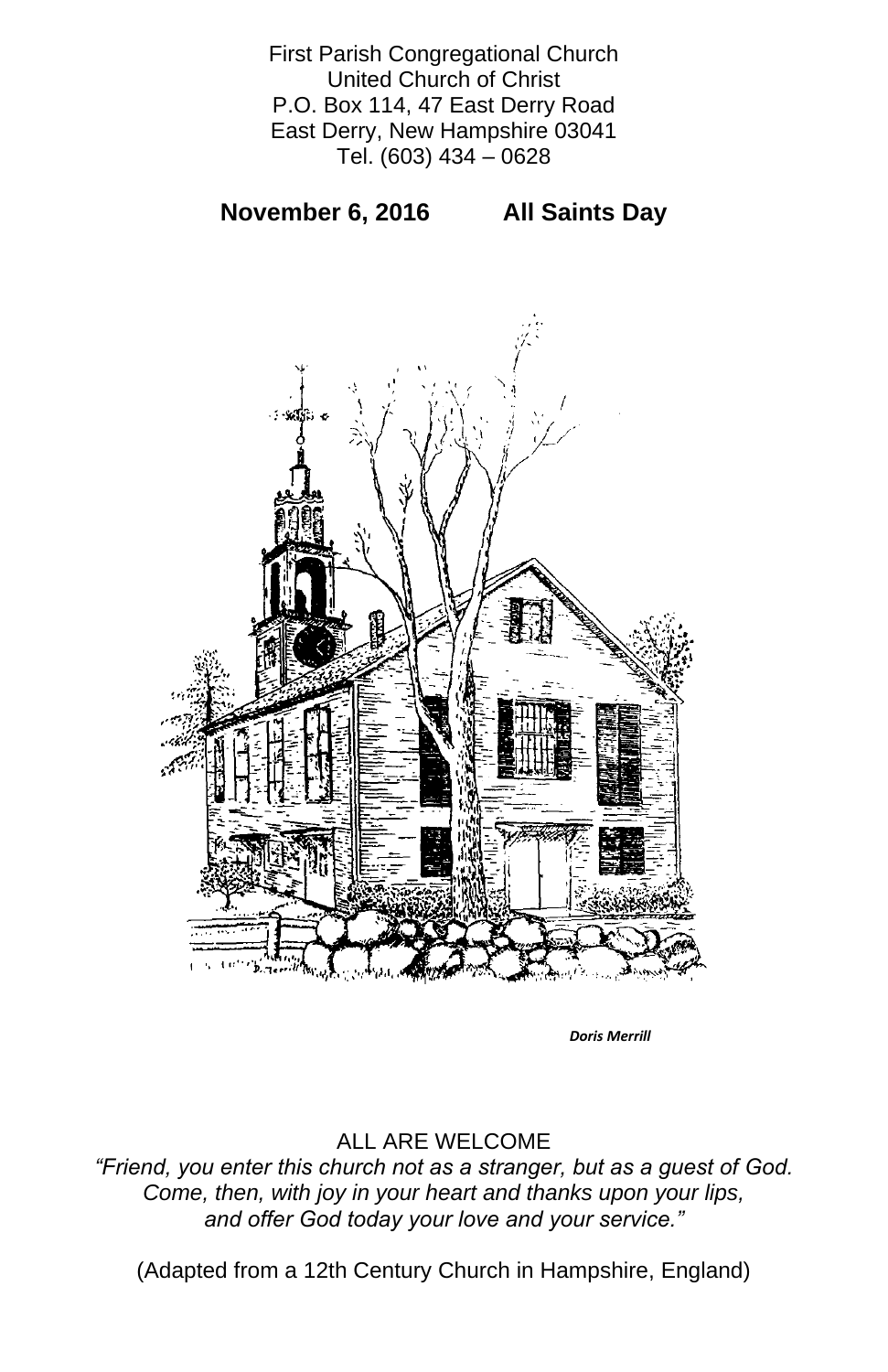## **WELCOME TO ALL OF GOD'S CHILDREN**

## WELCOME & ANNOUNCEMENTS; SHARING JOYS & CONCERNS

## **WE GATHER INTO THE PRESENCE OF GOD**

\*HYMN #298 I Sing A Song of the Saints of God

\*CALL TO WORSHIP We remember, O God… **The countless saints of history who have blazed a trail of courage through time,** 

We remember, O God…

**The tender touch of loved ones, the example of heroes, the healing words of comforters, the remarkable acts of fearless ones.** 

We remember, O God…

**The gentle strength of grandmothers, the loyalty of friends, the kindness of strangers, the joy of children, the sacrifice of parents.** 

We remember, O God… **The supreme love of Jesus, shown forth in the lives of his disciples, young and old, dead and living, articulate and silent, strange and familiar, brilliant and ordinary.** 

We remember in every time and place the saints of God who have shown us the Lord. *Since we are surrounded by so great a cloud of witnesses… let us worship God with joy!*

#### \*PRAYER OF CONFESSION

**God of peace and courage, amidst the pounding of our hearts and the chaos of our lives, we confess that we have not listened for your still small voice. We confess that in the face of division and strife, we have allowed our fear to speak louder than your love. We confess the fear that love can be vanquished, the light cannot shine in the darkness, and that evil can overcome them both. Help us to hear the great Communion of saints singing to us of forgiveness and help us to forgive. In Jesus name we pray, Amen.** 

# \*SONG OF PRAISE **#**756

**Gloria, Gloria, in excelsius Deo; Gloria, Gloria, Alleluia, Alleluia**

### **WE INVITE FORWARD GOD'S YOUNGER DISCIPLES**

*At this time, all children are invited to come forward for the children's offering, and children's time. An offering is not required for participation. All are welcome, especially first time visitors.*

CHILDREN'S OFFERING "*Come as a Child"* **Come as a child, when He calls you to follow. Just come as a child, for His love is untold. Come as a child, when you seek His communion, For then, all His blessings unfold.**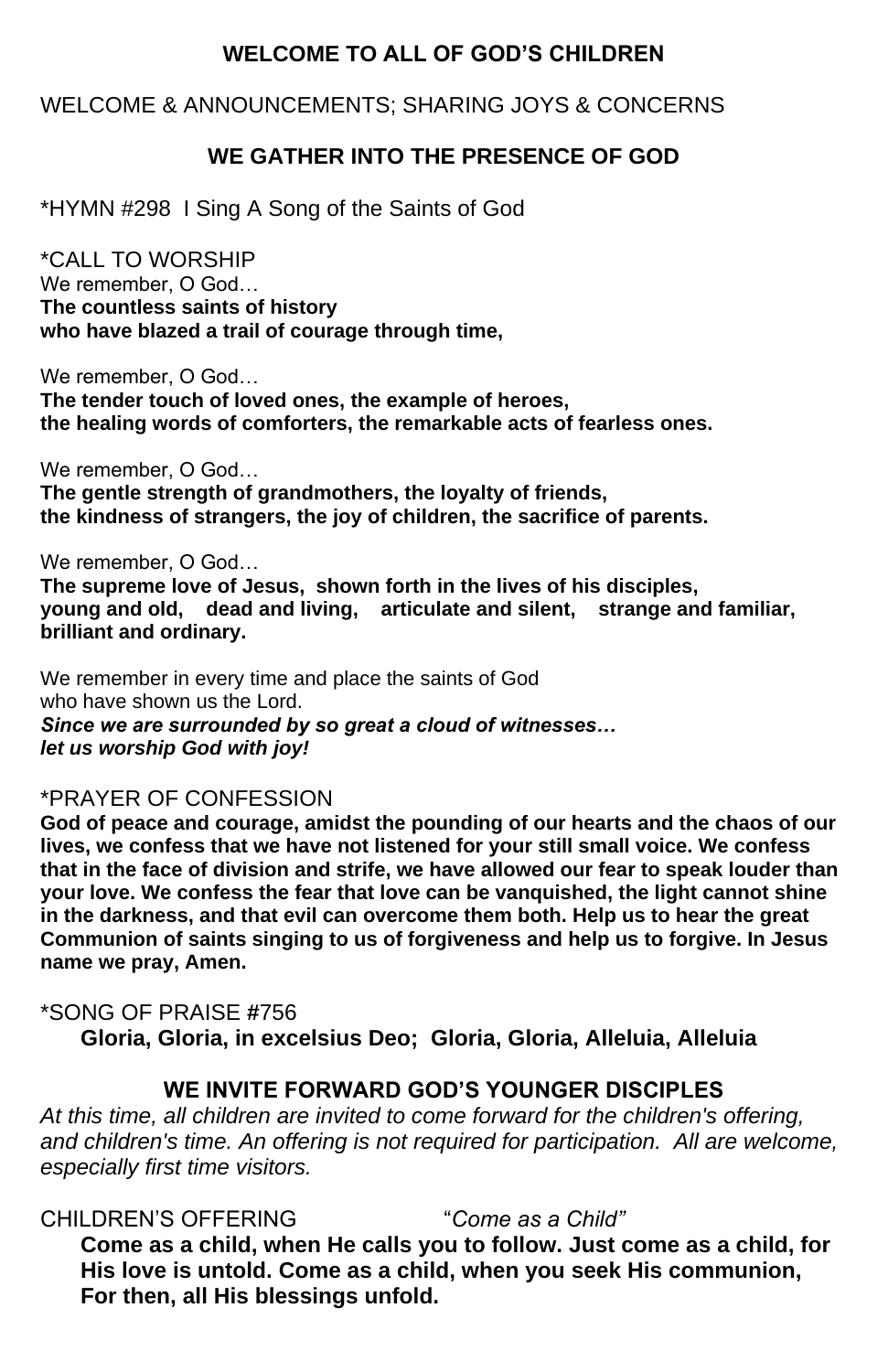PRAYER OF DEDICATION (in unison)

**Dear God, we offer you our gifts with thanks and praise, be with us and guide us all of our days. Teach us how to love each other, and to shine your light into the world. Amen.**

CHILDREN'S MESSAGE The Pastors

#### THE LORD'S PRAYER

**Our Father, who art in heaven, Hallowed be Thy name. Thy kingdom come; Thy will be done; on earth as it is in heaven. Give us this day our daily bread and forgive us our debts as we forgive our debtors. Lead us not into temptation, but deliver us from evil; for Thine is the Kingdom, and the Power, and the Glory forever. Amen**.

(There is no church school today. All are invited to remain in worship.)

### *THE SACRAMENT OF HOLY COMMUNION and HONORING OUR CLOUD OF WITNESSES*

*CHOIR ANTHEM* In Remembrance arr. Buryl Red

*INVITATION TO THE TABLE with the PRAYER of CONSECRATION*

*OUR SACRED STORY*

*SHARING the MEAL*

*We celebrate Communion this morning by Intinction (dipping your bread into the cup of grape juice). All of the bread we use for Communion is now gluten free. You are invited to come forward where you will be invited to receive a morsel of bread and dip it into the grape juice. Your children are invited to participate and we trust that you will teach them the sacred meaning of this holy meal.*

*REMEMBERING OUR GREAT CLOUD OF WITNESSES As you approach the Communion table you are invited to hang your chime.*

*PRAYER of THANKSGIVING (in unison) Thank you, God, for life in the Spirit of Jesus: For gladness in this bread and cup, for love that cannot die, For peace the world cannot give, for joy in the company of friends, For the glory of creation, for the mission of justice you have made our own. In the name of Jesus, we pray. Amen.*

#### **WE HEAR GOD'S WORD FOR US** HYMN #298 O Savior for the Saints

OLD TESTAMENT Production of the product of the Psalm 98

GOSPEL Luke 20:27-38

SERMON "Until We Meet Again" Rev. Heidi Carrington Heath CHOIR ANTHEM For All the Saints **Example 20 For All the Saints** arr. Larson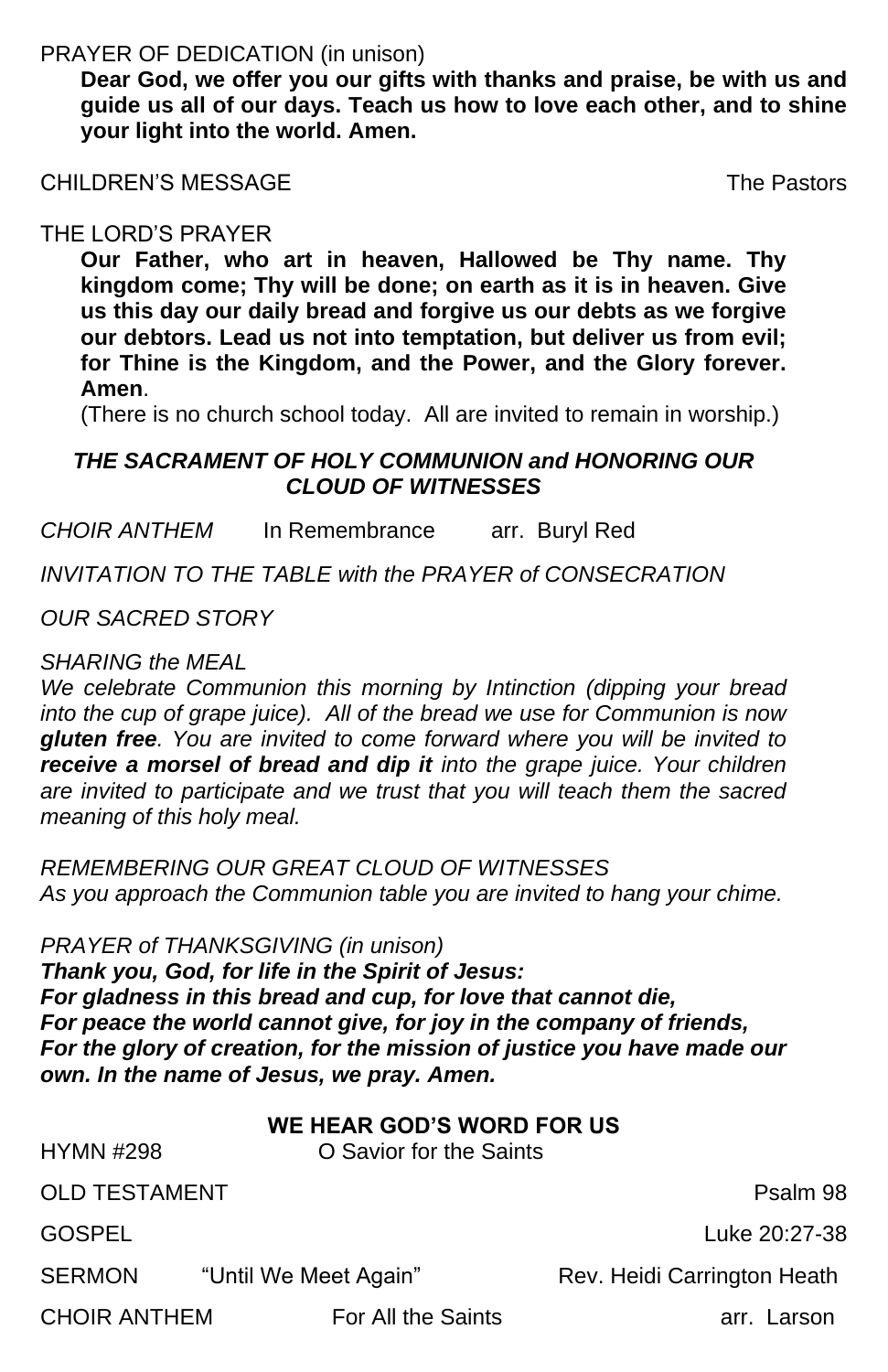## **WE RESPOND WITH PRAYER**

Pastoral Prayer

## **WE RESPOND WITH OUR FINANCIAL GIFTS**

## OFFERTORY INVITATION

OFFERTORY MUSIC

## \*DOXOLOGY #562, verse 1

**Take my gifts and let me love you, God who first of all loved me, gave me light and food and shelter, gave me life and set me free, now because your love has touched me, I have love to give away, now the bread of love is rising, loaves of love to multiply!**

## \*PRAYER OF DEDICATION

**Lord, richly bless and multiply these offerings of gratitude; that all whose lives they touch may know the grace and power of your love. Amen.**

## **WE SAY FAREWELL**

A LITANY OF LEAVE TAKING the Pastors and the congregation

## **WE GO OUT TO LOVE AND SERVE A LOVING, SERVING GOD**

*\*Indicates all that are able may stand.* MINISTERS OF THE CHURCH Members of the Congregation DEACONS OF THE MONTH Fred Merrill & Jo Worthen LAY READER Sarah Keller USHERS John Bartel, Kevin Gordon, Diane Gordon & Michael Bryan GREETER(s) Connie Cox PASTOR The Rev. Dr. Deborah Roof ASSOCIATE PASTOR The Rev. Heidi Carrington Heath MUSIC DIRECTOR Susan Handy ACCOMPANIST/ORGANIST ACCOMPANIST ACCOMPANIST ASSESSMENT ON A REPORT OF A SET OF A REPORT OF A SET OF A REPORT O

\*HYMN Let There Be Peace on Earth

**Let there be Peace on Earth and let it begin with me. Let there be peace on earth - The peace that was meant to be. With God, our Creator; Family all are we. Let me walk with my Neighbor In perfect harmony.**

**Let peace begin with me - Let this be the moment now. With every step I take -Let this be my solemn vow. To take each moment And live each moment in peace eternally. Let there be peace on earth, And let it begin with me.**

BENEDICTION RESPONSE (Sung by the entire congregation)  *God be with you till we meet again; By good counsel guide, uphold you, With a shepherd's care enfold you:*

 *God be with you till we meet again*.

#### **POSTLUDE**